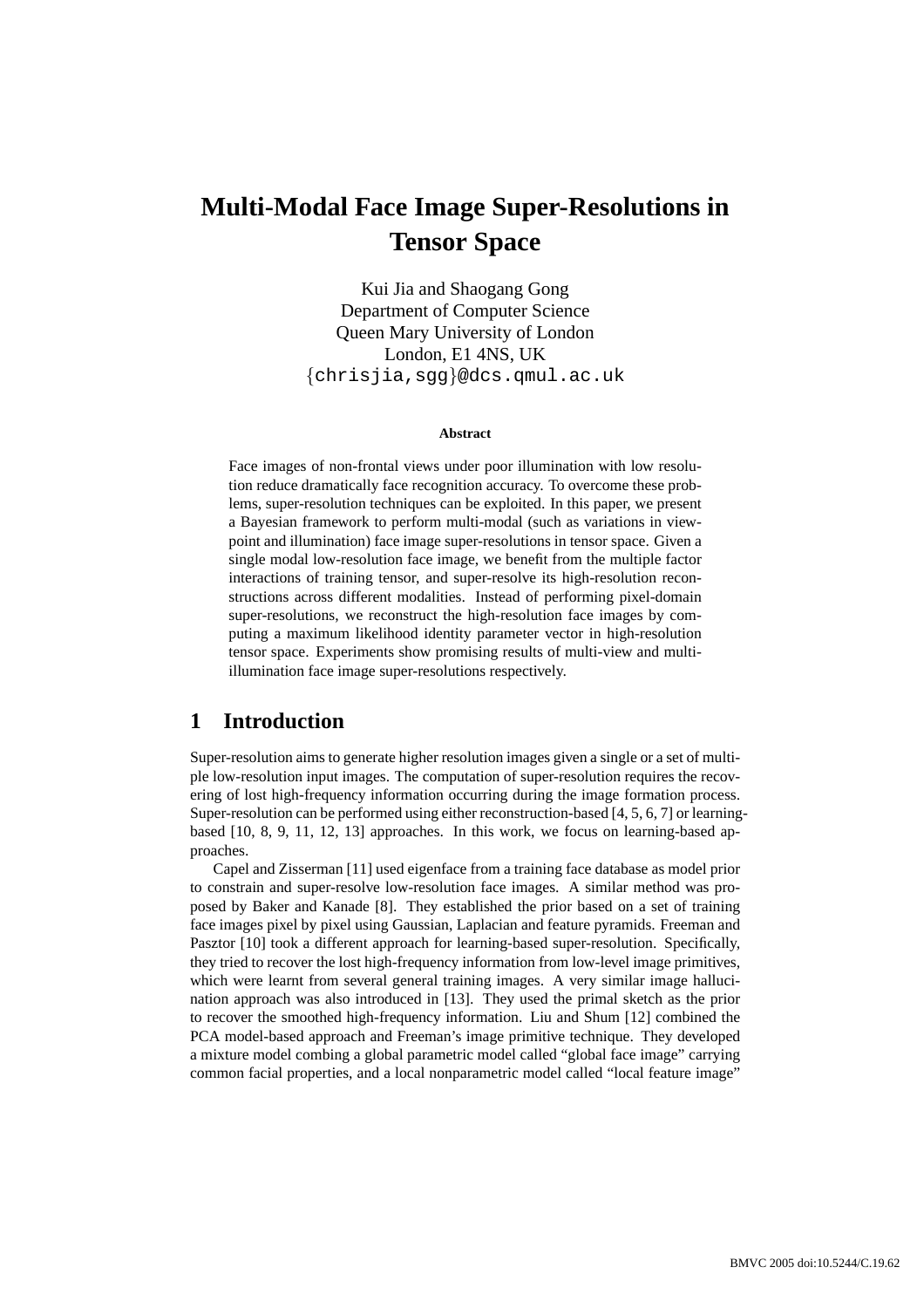recording local individualities. The high-resolution face image was naturally a composition of both.

To go beyond the current super-resolution techniques which only consider face images under fixed imaging conditions in terms of pose, expression and illumination, we present in this work a Bayesian model to perform multi-modal face image super-resolutions in tensor space. Given a single modal low-resolution face image, we benefit from the multiple factor interactions of training tensor, and super-resolve its high-resolution reconstructions across different modalities. Instead of performing pixel-domain super-resolutions, we reconstruct the high-resolution face images by computing a maximum likelihood identity parameter vector in high-resolution tensor space.

The paper is organized as follows. Section 2 introduces multilinear analysis and tensor singular value decomposition (SVD). In section 3, we derive a Bayesian framework to perform multi-modal super-resolutions, and present an algorithm optimizing the highresolution identity parameter vector in tensor space. Section 4 discusses experimental results before conclusions are drawn in section 5.

### **2 Multilinear Analysis: Tensor SVD**

Multilinear analysis [1, 3, 2] is a general extension of the traditional linear methods such as PCA or matrix SVD. Instead of modelling the relations within vectors or matrices, multilinear analysis provides a means to investigate the mappings between multiple factor spaces. In this context, the multilinear equivalents of vectors (first order) and matrices (second order) are called tensors, multidimensional matrices or multiway arrays. Tensor singular value decomposition or higher-order singular value decomposition (HOSVD) [3] is a multilinear generalization of the concept of matrix SVD. In the following, we denote scalars by lower-case letters  $(a, b, \dots; \alpha, \beta, \dots)$ , vectors by upper-case  $(A, B, \dots)$ , matrices by bold upper-case  $(A, B, \ldots)$ , and tensors by calligraphic letters  $(A, B, \ldots)$ .

Given an  $N^{th}$ -order tensor  $A \in R^{I_1 \times I_2 \cdots \times I_N}$ , an element of A is denoted as  $A_{i_1...i_n...i_N}$ or  $a_{i_1...i_n...i_N}$ , where  $1 \leq i_n \leq I_n$ . If we refer to  $I_n$  rank in tensor terminology, we generalize the matrix definition and call column vectors of matrices as mode-1 vectors and row vectors of matrices as mode-2 vectors. The mode-n vectors of the  $N^{th}$  order tensor are the  $I_n$ -dimensional vectors obtained from A by varying index  $i_n$  while keeping the other indices fixed. We can unfold or flatten the tensor  $A$  by taking the mode-n vectors as the column vectors of matrix  $\mathbf{A}_{(n)} \in R^{I_n \times (I_1 I_2 \dots I_{n-1} I_{n+1} \dots I_N)}$ . These tensor unfoldings provide an easy manipulation in tensor algebra and if necessary, we can reconstruct the tensor by an inverse process of mode- $n$  unfolding.

We can generalize the product of two matrices to the product of a tensor and a matrix. The mode-n product of a tensor  $A \in R^{I_1 \times I_2 \times \cdots \times I_n \times \cdots \times I_N}$  by a matrix M  $\in$  $R^{J_n \times I_n}$ , denoted by  $\mathcal{A} \times_n \mathbf{M}$ , is a tensor  $\mathcal{B} \in R^{I_1 \times \cdots \times I_{n-1} \times J_n \times I_{n+1} \times \cdots \times I_N}$  whose entries are computed by

$$
(\mathcal{A} \times_n \mathbf{M})_{i_1...i_{n-1}j_n i_{n+1}...i_N} = \sum_{i_n} a_{i_1...i_{n-1}i_n i_{n+1}...i_N} m_{j_n i_n}.
$$

This mode- $n$  product of tensor and matrix can be expressed in terms of unfolding matrices for ease of usage,

$$
\mathbf{B}_{(n)} = \mathbf{M}\mathbf{A}_{(n)}.\tag{1}
$$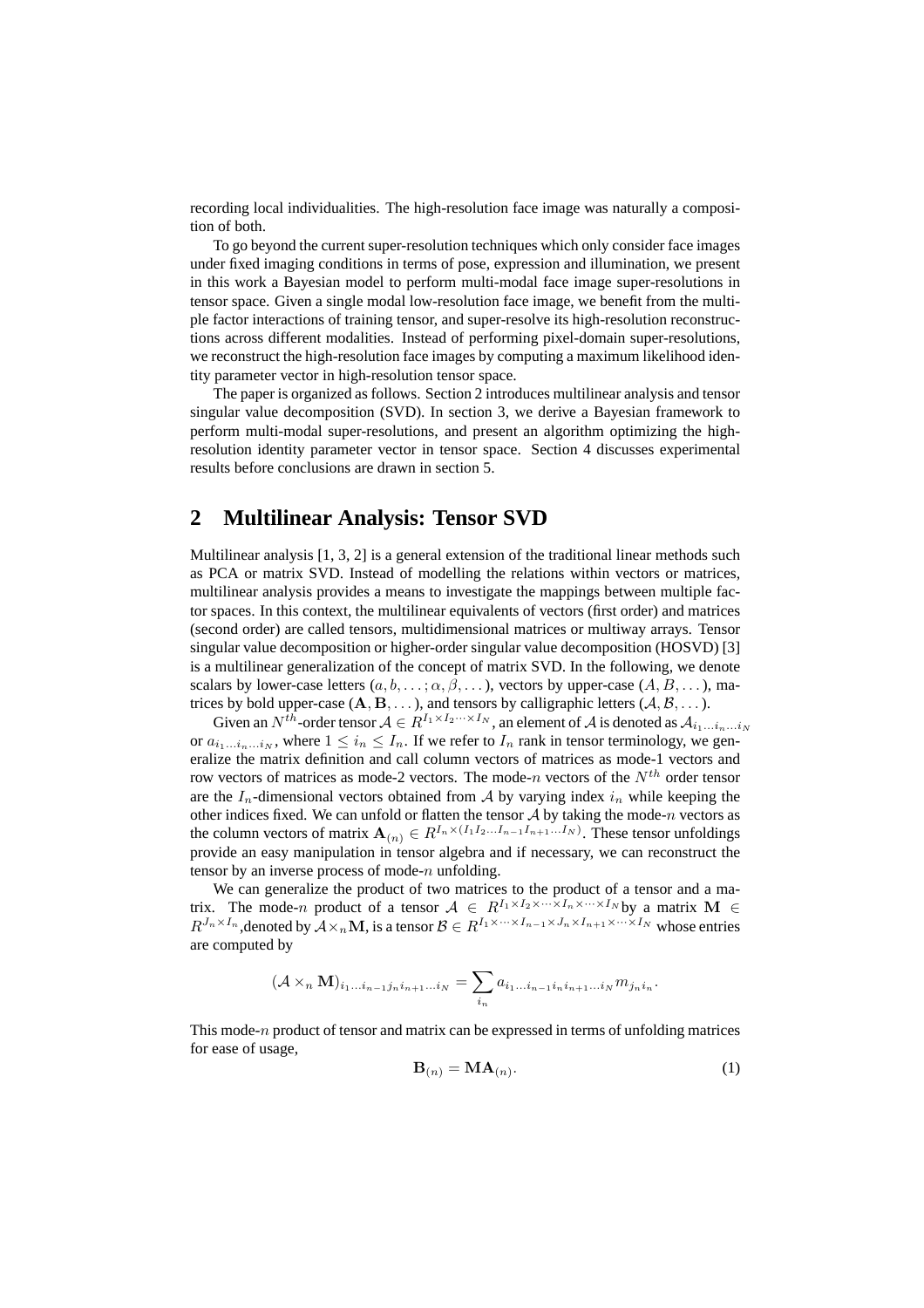Given the tensor  $A \in R^{I_1 \times I_2 \cdots \times I_N}$  and the matrices  $\mathbf{F} \in R^{J_n \times I_n}$  and  $\mathbf{G} \in R^{J_m \times I_m}$ , the following property holds true in tensor algebra [2, 3]:

$$
(\mathcal{A} \times_n \mathbf{F}) \times_m \mathbf{G} = (\mathcal{A} \times_m \mathbf{G}) \times_n \mathbf{F} = \mathcal{A} \times_n \mathbf{F} \times_m \mathbf{G}.
$$

In singular value decompositions of matrices, a matrix  ${\bf D}$  is decomposed as  ${\bf U}_1 \Sigma {\bf U}_2^T$ , the product of an orthogonal column space represented by the left matrix  $\mathbf{U}_1 \in R^{I_1 \times J_1}$ , a diagonal singular value matrix  $\Sigma \in R^{J_1 \times J_2}$ , and an orthogonal row space represented by the right matrix  $U_2 \in R^{I_2 \times J_2}$ . This matrix product can also be written in terms of mode-n product as  $D = \Sigma \times_1 U_1 \times_2 U_2$ . We can generalize the SVD of matrices to multilinear higher-order SVD (HOSVD). An  $N^{th}$ -order tensor  $A \in R^{I_1 \times I_2 \times \cdots \times I_N}$  can be written as the product

$$
\mathcal{A} = \mathcal{Z} \times_1 \mathbf{U}_1 \times_2 \mathbf{U}_2 \times \cdots \times_N \mathbf{U}_N, \tag{2}
$$

where  $U_n$  is a unitary matrix, and  $\mathcal Z$  is the core tensor having the property of all-orthogonality, that is, two subtensors  $\mathcal{Z}_{i_n=\alpha}$  and  $\mathcal{Z}_{i_n=\beta}$  are orthogonal for all possible values of n,  $\alpha$ and  $\beta$  subject to  $\alpha \neq \beta$ . The HOSVD of a given tensor A can be computed as follows. The mode-n singular matrix  $U_n$  can directly be found as the left singular matrix of the mode-n matrix unfolding of  $A$ , afterwards, based on the product of tensor and matrix as in Eq.(1), the core tensor  $Z$  can be computed by

$$
\mathcal{Z} = \mathcal{A} \times_1 \mathbf{U}_1^T \times_2 \mathbf{U}_2^T \cdots \times_N \mathbf{U}_N^T.
$$

Eq.(2) gives the basic representation of multilinear model. If we investigate the mode $n$  unfolding and folding, and rearrange Eq.(2), we can have

$$
\mathcal{S} = \mathcal{B} \times_n V_n^T,
$$

where  $\mathcal S$  is a subtensor of  $\mathcal A$  corresponding to a fixed row vector  $V_n^T$  of the singular matrix  $\mathbf{U}_n$ , and

$$
\mathcal{B} = \mathcal{Z} \times_1 \mathbf{U}_1 \cdots \times_{n-1} \mathbf{U}_{n-1} \times_{n+1} \mathbf{U}_{n+1} \cdots \times_N \mathbf{U}_N.
$$

This expression is the basis for recovering original data from tensor structure. If we index into basis tensor  $\mathcal B$  for more particular  $V_n^T$ , we can get different modal sample vector data.

### **3 Multi-Modal Super-Resolutions in Tensor Space**

In this section, we first build a tensor structure for face images of different modalities including varying illumination, viewpoint (head pose) and people identity. We then derive an algorithm for super-resolution in tensor parameter vector space.

#### **3.1 Modelling Face Images in Tensor Space**

We construct a tensor structure from multi-modal face images and use HOSVD to decompose them. The decomposed model can be expressed as

$$
\mathcal{D} = \mathcal{Z} \times_1 \mathbf{U}_{idens} \times_2 \mathbf{U}_{views} \times_3 \mathbf{U}_{illums} \times_4 \mathbf{U}_{pixels},
$$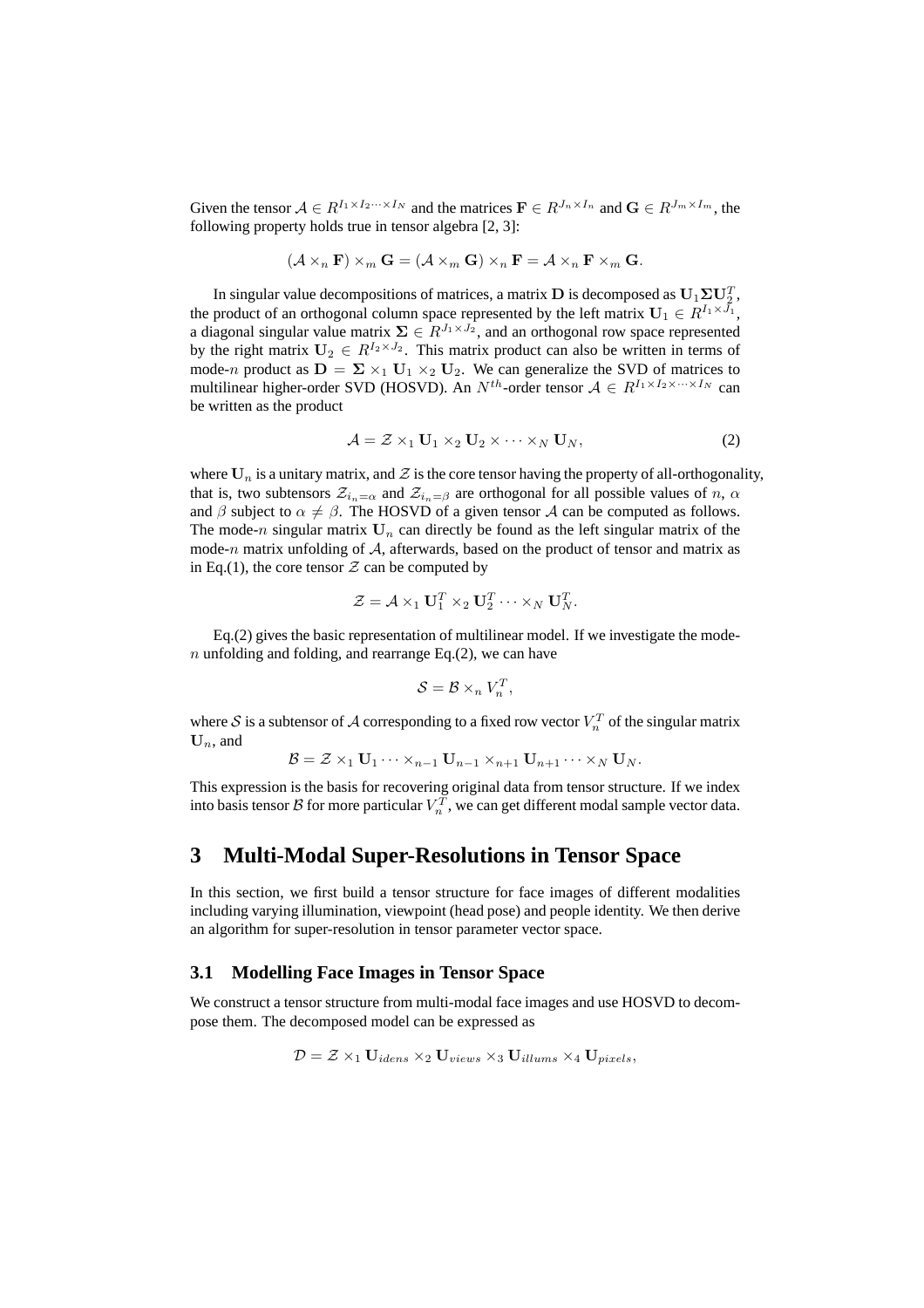where tensor  $D$  groups the multi-modal face images into a tensor structure, and the core tensor  $\mathcal Z$  governs the interactions between the 4 mode factors. The mode matrix  $U_{idens}$ spans the parameter space of different people identities, the mode matrix  $U_{views}$  spans the parameter space of changing head poses, and the mode matrix  $U_{illums}$  spanning the space of varying illumination parameters, the mode matrix  $U_{pixels}$  spanning space of face images.

With decomposed tensor of multi-modal face images, we can perform super-resolution in tensor parameter vector space. In such a formulation, the observation is an identity parameter vector computed by projecting testing low-resolution face images onto a tensor constructed from low-resolution training images, and proposed algorithm super-resolve the true identity parameter vector in a tensor constructed from high-resolution training images. We start with the pixel-domain image observation model. Assuming  $D<sub>L</sub>$  is a vectorized observed low-resolution image,  $D<sub>H</sub>$  is the unknown true scene, and A is a linear operator that incorporates the motion, blurring and downsampling processes, the observation model can be expressed as

$$
D_L = \mathbf{A} D_H + n,\tag{3}
$$

where  $n$  represents the noise in these processes.



Figure 1: An illustration of our multi-modal super-resolution process in tensor space using a multi-view super-resolution example.

The unknown high-resolution image  $D_H$  and observed image  $D_L$  have identity parameter vectors that lie in the respective tensor spaces. These parameter vectors provide a unique representation for any people identity independent of the potentially varying modalities such as viewpoint and illumination. Rather than performing super-resolution on pixel-domain modal by modal, we derive a model for the reconstruction of identity parameter vectors in the high-resolution tensor space.

Based on the tensor algebra introduced in section 2, suppose we have a basis tensor

$$
\mathcal{B} = \mathcal{Z} \times_2 \mathbf{U}_{views} \times_3 \mathbf{U}_{illums} \times_4 \mathbf{U}_{pixels},\tag{4}
$$

we can index into this basis tensor for a particular viewpoint v and illumination  $l$  to yield a basis subtensor

$$
\mathcal{B}_{v,l} = \mathcal{Z} \times_4 \mathbf{U}_{pixels} \times_2 V_v^T \times_3 V_l^T,
$$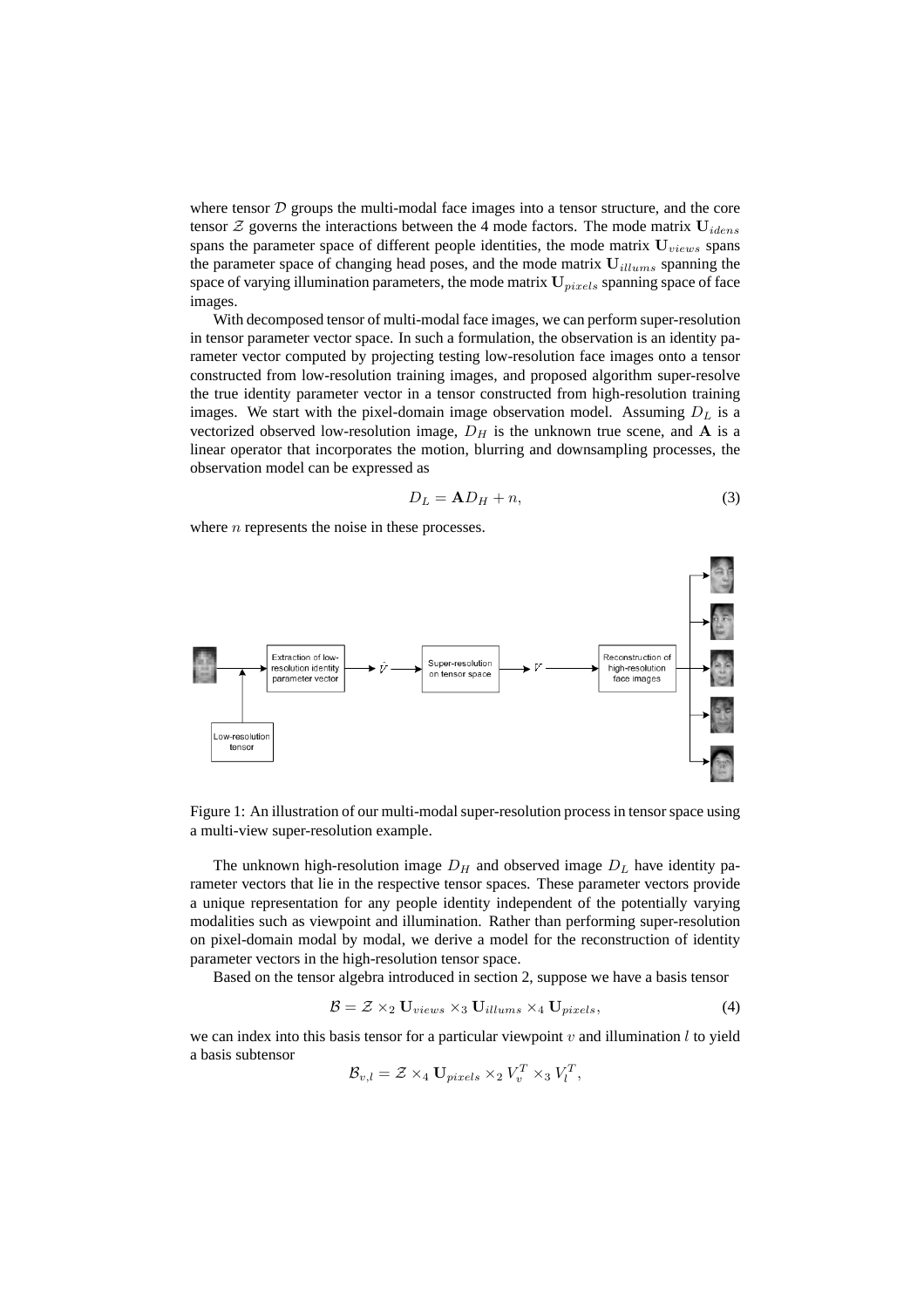for each of the face imaging modalities. Then the subtensor containing the individual image data can be expressed as

$$
\mathcal{D}_{v,l} = \mathcal{B}_{v,l} \times_1 V^T + \mathcal{E}_{v,l},
$$
\n<sup>(5)</sup>

where  $V^T$  represents the identity parameter row vector and  $\mathcal{E}_{v,l}$  stands for the tensor modelling error for modalities of viewpoints  $v$  and illumination  $l$ . For ease of notation and readability, we will use the mode-1 unfolding matrix to represent tensors. Then the matrix representation of Eq.(5) becomes

$$
\mathbf{D}_{v,l}^{(1)} = V^T \mathbf{B}_{v,l}^{(1)} + e_{v,l}.
$$
 (6)

The counterpart of pixel-domain image observation model (3) is then given as

$$
\hat{\mathbf{B}}_{v,l}^{T(1)}\hat{V} + \hat{e}_{v,l} = \mathbf{A}\mathbf{B}_{v,l}^{T(1)}V + \mathbf{A}e_{v,l} + n,\tag{7}
$$

where  $\hat{\mathbf{B}}_{v,l}^{T(1)}$  and  $\mathbf{B}_{v,l}^{T(1)}$  are the low-resolution and high-resolution unfolded basis subtensor,  $\hat{V}$  and V are the identity parameter vectors for the low-resolution testing face image and unknown high-resolution image.

Independent of changing viewpoints  $v$  and illuminations  $l$ , the low- and high-resolution parameter vectors  $\hat{V}$  and  $V$  are the unique representations of the low-resolution input and its corresponding high-resolution image to be estimated. Without loss of generality we can rewrite Eq.(7) as

$$
\hat{\mathbf{B}}^{T(1)}\hat{V} + \hat{E} = \mathbf{A}\mathbf{B}^{T(1)}V + \mathbf{A}E + N,
$$
\n(8)

where  $\hat{\mathbf{B}}^{T(1)}$  and  $\mathbf{B}^{T(1)}$  are the unfolded basis tensors, and  $\hat{E}$  and E are the combined tensor modelling error over all modal face images.

Low-resolution observation images contain very little high-frequency information after the processes of downsampling and blurring, so we can safely neglect the error  $\hat{E}$  and multiply both sides of Eq.(8) by  $\overline{\mathbf{\Psi}} = (\hat{\mathbf{B}}^{(1)} \hat{\mathbf{B}}^{T(1)})^{-1} \hat{\mathbf{B}}^{(1)}$  on the left, we obtain

$$
\hat{V} = \mathbf{\Psi} \mathbf{A} \mathbf{B}^{T(1)} V + \mathbf{\Psi} \mathbf{A} E + \mathbf{\Psi} N,
$$
\n(9)

where  $\Psi$  is the pseudoinverse of  $\hat{\mathbf{B}}^{T(1)}$ . Eq.(9) gives the relation between the unknown "true" identity parameter vector V and the observed low-resolution counterpart  $\hat{V}$ . In Fig.(1), we use the multi-view example to illustrate the whole process of our multi-modal super-resolutions in tensor space.

#### **3.2 A Bayesian Formulation**

We use the Bayesian estimation algorithm to solve Eq.(9). The maximum *a posteriori* probability (MAP) estimation of the high-resolution identity parameter vector  $V$  can be expressed as

$$
\widetilde{V} = \arg\max_{V} \{ p(\hat{V}|V)p(V) \},\tag{10}
$$

where  $p(\hat{V}|V)$  is the conditional probability modelling the relations between  $\hat{V}$  and V, and  $p(V)$  is a prior probability. We can assume the prior probability as Gaussian

$$
p(V) = \frac{1}{Z} \exp(-(V - \mu_V)^T \mathbf{\Lambda}^{-1} (V - \mu_V)),
$$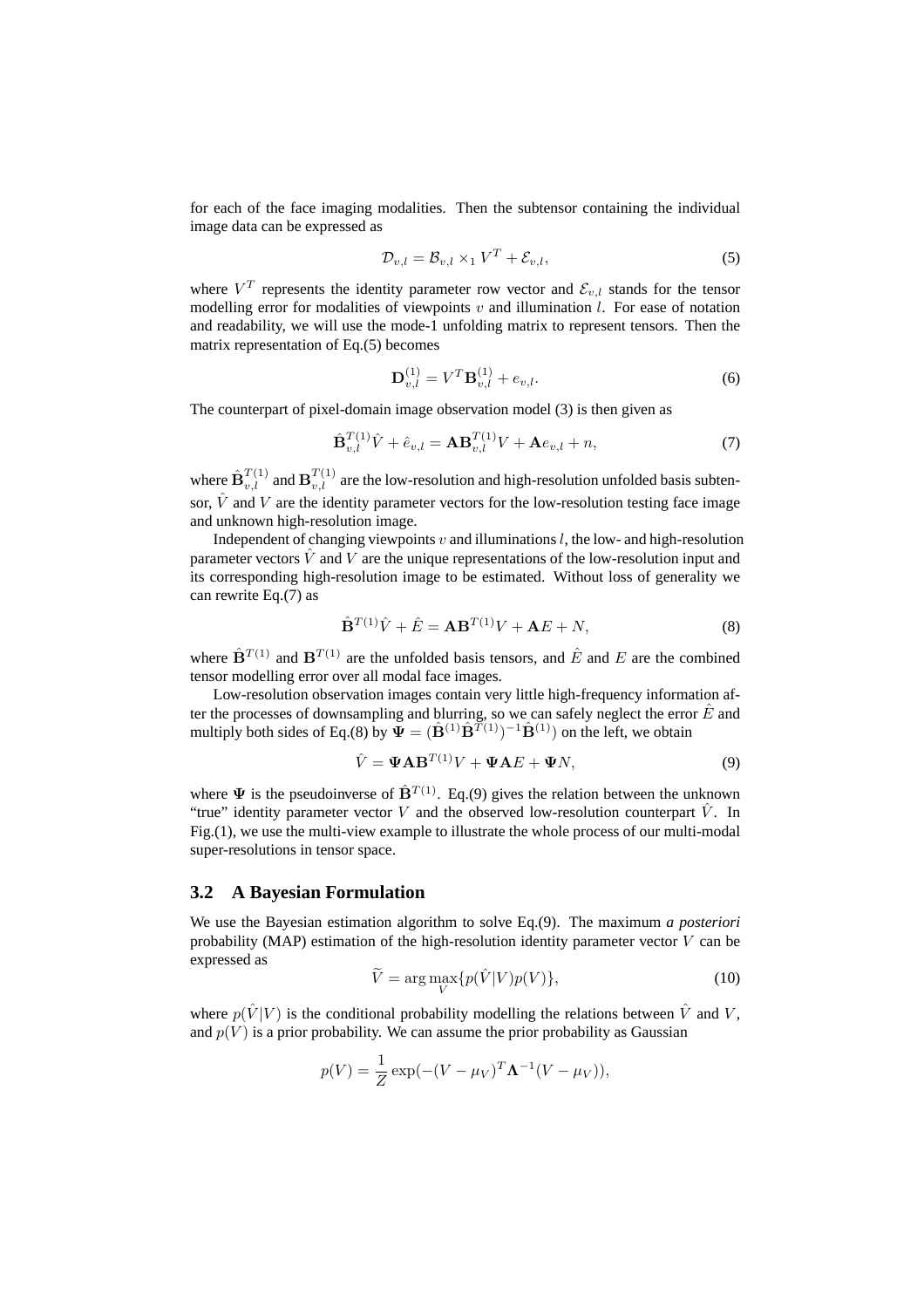where  $\Lambda$  is the covariance matrix for all the training parameter vectors  $V_i$ . In our tensor structure, the indentity parameter vectors V<sup>i</sup> comes from the row vectors of *orthogonal* matrix  $U_{idens}$ . In this sense, the prior  $p(V)$  just simply leads the optimum  $\widetilde{V}$  in Eq.(10) to the mean value  $\mu_V$ . So Eq.(10) degenerates to the maximum likelihood (ML) estimator

$$
\widetilde{V} = \arg\max_{V} p(\hat{V}|V). \tag{11}
$$

To solve the above equation, we define a total noise  $F$  that consists of the tensor representation error  $E$  and the pixel-domain observation noise  $N$ , and rewrite Eq.(9) as

$$
\hat{V} = \mathbf{\Psi} \mathbf{A} \mathbf{B}^{T(1)} V + \mathbf{\Psi} F. \tag{12}
$$

Now we need derive the distribution of the projected noise  $p(\Psi F)$ . Before that, we can write the probability distribution of  $F$  as

$$
p(F) = \frac{1}{Z} \exp \left( - (F - \mu_F)^T \mathbf{K}^{-1} (F - \mu_F) \right),
$$

where  $K$  is a defined diagonal covariance matrix and  $Z$  is a normalization constant. Since  $\hat{\mathbf{B}}^{(1)}\hat{\mathbf{B}}^{T(1)}$  is nonsingular,  $p(\Psi F)$  can also be modeled as jointly Gaussian, then we have

$$
p(\mathbf{\Psi}F) = \frac{1}{Z} \exp \left( -(\mathbf{\Psi}F - \mathbf{\Psi}\mu_F)^T \mathbf{Q}^{-1} (\mathbf{\Psi}F - \mathbf{\Psi}\mu_F) \right),\tag{13}
$$

where  $\Psi \mu_F$  is the projected mean error and Q is the new covariance matrix computed by

$$
\mathbf{Q} = \mathbf{\Psi} \mathbf{K} \hat{\mathbf{B}}^{T(1)}.
$$
 (14)

Based on Eq.(12) and Eq.(13), we find the conditional probability  $p(\hat{V}|V)$  as

$$
p(\hat{V}|V) = \frac{1}{Z} \exp\Big(-(\hat{V} - \Psi \mathbf{A} \hat{\mathbf{B}}^{T(1)}V - \Psi \mu_F)^T \mathbf{Q}^{-1} (\hat{V} - \Psi \mathbf{A} \hat{\mathbf{B}}^{T(1)}V - \Psi \mu_F)\Big).
$$

Then finally we obtain the ML estimator  $\widetilde{V}$  as

$$
\widetilde{V} = \arg\min_{V} \left( (\hat{V} - \mathbf{\Psi} \mathbf{A} \hat{\mathbf{B}}^{T(1)} V - \mathbf{\Psi} \mu_F)^T \mathbf{Q}^{-1} (\hat{V} - \mathbf{\Psi} \mathbf{A} \hat{\mathbf{B}}^{T(1)} V - \mathbf{\Psi} \mu_F) \right).
$$
 (15)

In the above expression of ML estimation, the statistics of mean  $\mu_F$  and covariance matrix  $\bf{K}$  can be computed based on the training images. Assuming we have I training people, and for each of them we have  $M$  training images of different modalities, then we estimate the mean and covariance matrix as follows

$$
\mu_F \cong \frac{1}{IM} \sum_{i=1}^{I} \sum_{m=1}^{M} (\hat{\mathbf{D}}_{i,m}^{T(1)} - \mathbf{A} \mathbf{B}_m^{T(1)} V_i),
$$

and

$$
\mathbf{K} \cong \frac{1}{IM} \sum_{i=1}^{I} \sum_{m=1}^{M} (\hat{\mathbf{D}}_{i,m}^{T(1)} - \mathbf{A} \mathbf{B}_m^{T(1)} V_i - \mu_F) (\hat{\mathbf{D}}_{i,m}^{T(1)} - \mathbf{A} \mathbf{B}_m^{T(1)} V_i - \mu_F)^T,
$$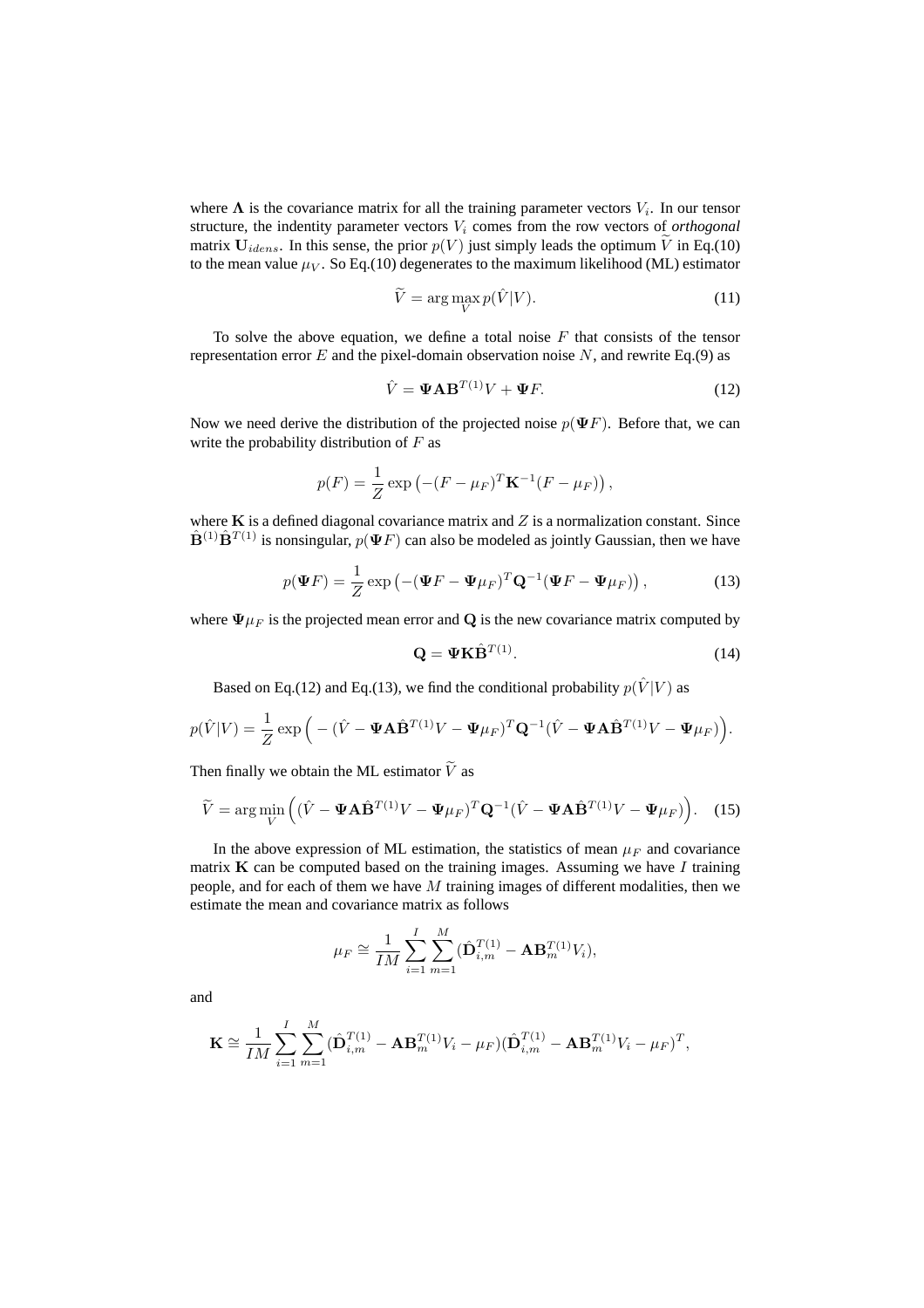where  $\hat{\mathbf{D}}_{i,m}^{T(1)}$  represents every low-resolution training image and  $V_i$  is the high-resolution identity parameter vector for each training people. We set off-diagonals of  $K$  to zero and use Eq. $(14)$  to obtain  $Q$ .

We use the iterative steepest descent method for ML estimation of  $\tilde{V}$ . Defining  $C(V)$ as the cost function to be minimized,  $V$  can be updated in the direction of the negative gradient of  $C(V)$ . The updating equation can be expressed as

$$
V_{n+1} = V_n - \alpha \nabla C(V_n),\tag{16}
$$

where  $\alpha$  is the step size. We choose the cost function according to Eq.(15) as

$$
C(V) = (\hat{V} - \Psi \mathbf{A} \hat{\mathbf{B}}^{T(1)} V - \Psi \mu_F)^T \mathbf{Q}^{-1} (\hat{V} - \Psi \mathbf{A} \hat{\mathbf{B}}^{T(1)} V - \Psi \mu_F),
$$

and take the derivative of  $C(V)$  with respect to V, the gradient can be computed as

$$
\nabla C(V) = -\hat{\mathbf{B}}^{(1)} \mathbf{A}^T \mathbf{\Psi}^T \mathbf{Q}^{-1} (\hat{V} - \mathbf{\Psi} \mathbf{A} \hat{\mathbf{B}}^{T(1)} V - \mathbf{\Psi} \mu_F).
$$

In summary, everything but  $\hat{V}$  and  $V$  are known (In our experiments, the low-resolution images are blurred and downsampled manually, so we keep the the image observation model parameter A in the data preparation processes). The identity parameter vector  $\vec{V}$  on low-resolution tensor space is obtained by projecting the testing face image  $\hat{D}$  onto basis subtensors of all modalities, and then reconstruct them by projecting back, the parameter vector that gives the minimum reconstruction error is chosen as  $\hat{V}$ , which is essentially a modal estimation process. Based on Eq.(6), the expression can be written as

$$
\hat{V} = \arg\min_{\hat{V}_{v,l}} \|\hat{D} - \hat{\mathbf{B}}_{v,l}^{T(1)} \hat{V}_{v,l}\|,
$$
\n(17)

for all the combinations of viewpoints v and illumination l, where  $\hat{V}_{v,l}$  can be computed as  $\hat{V}_{v,l} = \Psi_{v,l} \hat{D}$  and  $\Psi_{v,l}$  is the pseudoinverse of  $\hat{\mathbf{B}}_{v,l}^{T(1)}$ . To summarize, the complete algorithm is as follows.

- Compute the initial estimate of  $V_0$  by bilinearly interpolating the given low-resolution testing face image to the same size of the high-resolution training images, and projecting it onto the training tensor space.
- Obtain the identity parameter vector  $\hat{V}$  using Eq.(17).
- Repeat the process of optimizing  $V_n$  in Eq.(16).
- Obtain the ML estimation  $\widetilde{V}$ .

### **4 Experiments**

In this section, we firstly present results on super-resolving face images in multiple views given a single view low-resolution testing image. We then show results on super-resolving face images under different illumination conditions given a single illumination low-resolution testing image.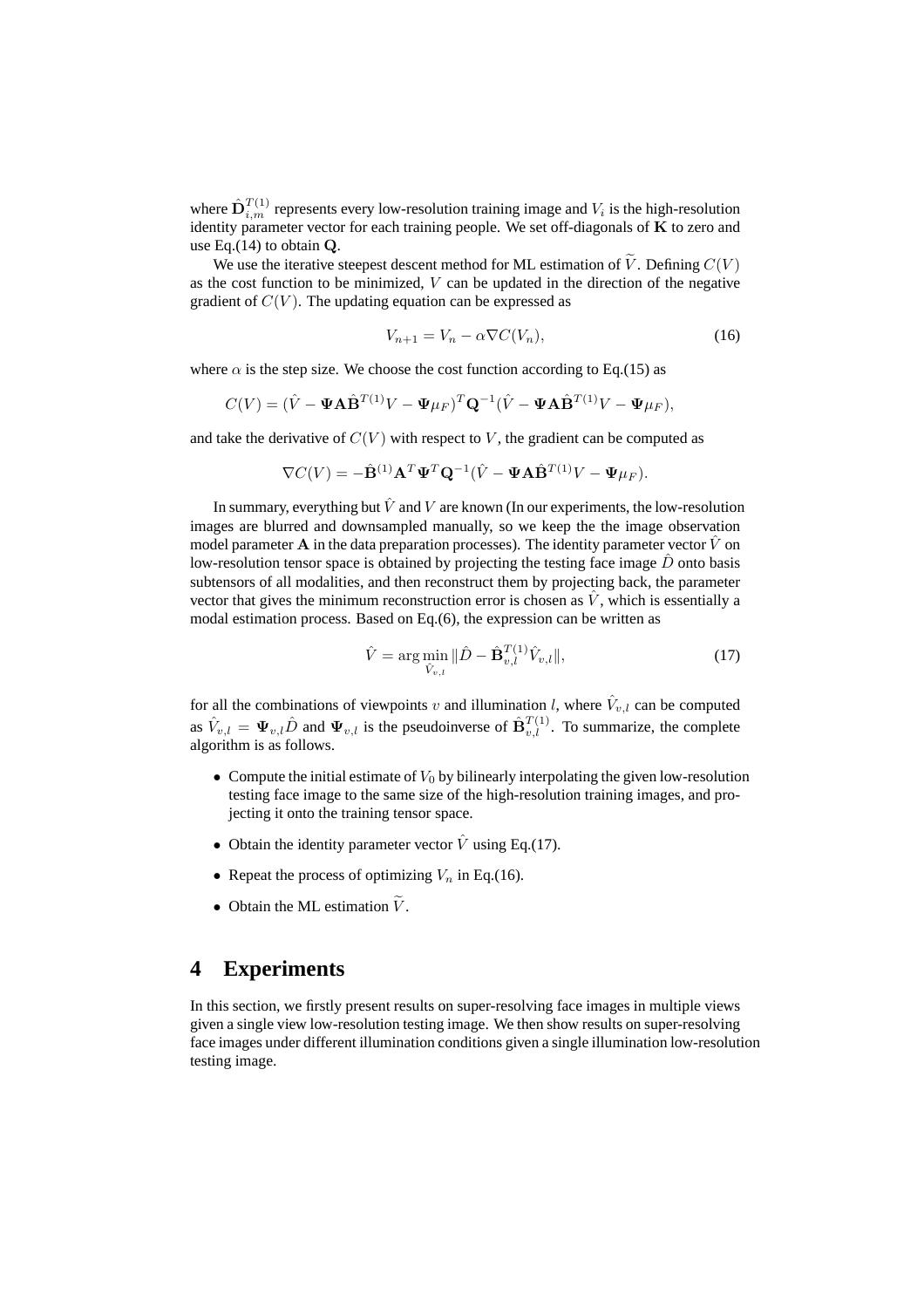

Figure 2: Example images in our dataset: (a), (b), (c), (d) and (e) are  $56 \times 36$  face images at frontal, yaw -/+45 degrees and tilt -/+45 degrees views; (f), (g) and (h) are  $56 \times 36$  face images under three different illumination conditions of Illum-I, Illum-II and Illum-III.



Figure 3: Experiments on super-resolving multi-view face images given a single view low-resolution input: (a) are low-resolution input images  $(14 \times 9)$  at different single views (obtained by downsampling original testing input images); (b) - (f) are high-resolution reconstruction results ( $56 \times 36$ ) at frontal, yaw -/+45 degrees, and tilt -/+45 degrees views respectively; and (g) - (k) are ground truth face images at these 5 views.

For our experiments, we used face images from a subset of AR, FERET and Yale databases to form two datasets for multi-view and multi-illumination experiments respectively. The multi-view dataset has a set of 1475 face images of 295 different individuals,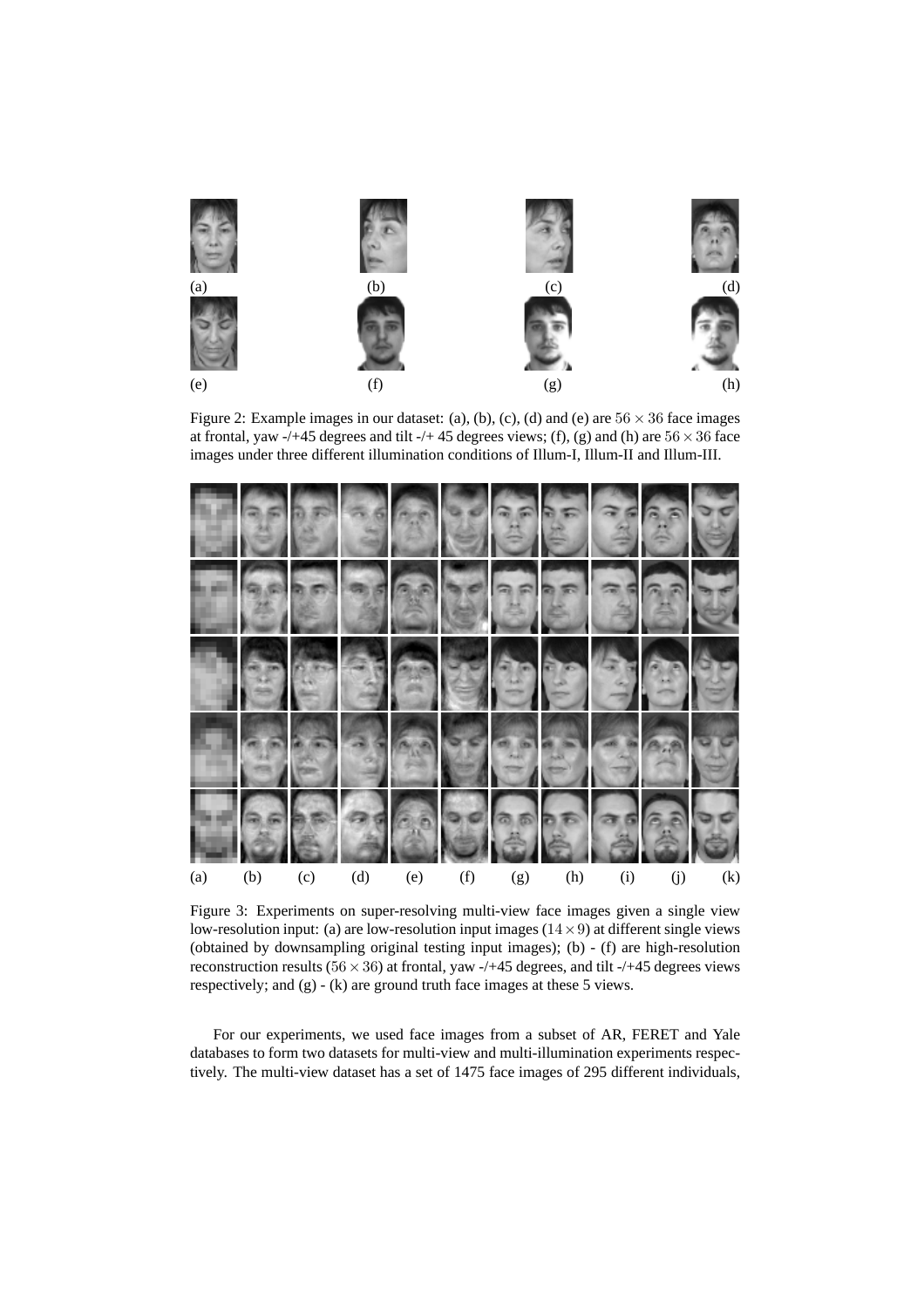in which each individual has 5 different view face images. For multi-illumination dataset, we has a set of 399 images of 133 person, each of them have 3 face images with 3 different illuminations (Illum-I, Illum-II an Illum-III). Originally face images from AR, FERET and YALE databases have different sizes, and also the area of the image occupied by face varies considerably. To establish a standard training dataset, we aligned these face images manually by hand marking the location of 3 points: the centers of the eyeballs and the lower tip of the nose. These 3 points define an affine warp, which was used to warp the images into a canonical form. Examples of our dataset are shown in Fig.2.

We performed two sets of experiments on multi-modal super-resolutions using our model derived in section 3. In the first experiment, we used our multi-view dataset. Given a low-resolution single view face image, we super-resolved 5 high-resolution outputs at 5 different views covering the frontal, yaw -/+45 degrees, and tilt -/+45 degrees. Some example results from this experiment is shown in Figure 3. In the second experiment, we used our multi-illumination dataset to perform super-resolution and yield three high-resolution outputs under three different illumination conditions (Illum-I, Illum-II and Illum-III) given only one single illumination low-resolution input. Some example results are shown in Figure 4. In both of these two experiments, we used the "leave-one-out" methodology. That is in each of the dataset, those images which were not selected as the testing image were used to construct the model tensors.

The high-resolution reconstruction results shown in Fig.3 and Fig.4 are clearly promising and go beyond what existing methods are capable of in terms of generalizing into significantly different views and illuminations in super-resolution. Although not perfect, it does provide the potentials to improve the recognition performance based on the supersolved high-resolution multi-modal face images.



Figure 4: Experiments on super-resolving face images under multiple illumination conditions given a single illumination low-resolution input: (a) are low-resolution input images  $(14 \times 9)$  under 3 different illumination conditions (obtained by downsampling original testing input images); (b) - (d) are high-resolution reconstruction results (56  $\times$  36) at Illum-I, Illum-II and Illum-III repectively; and  $(e)$  -  $(g)$  are ground truth face images under these 3 illumination conditions.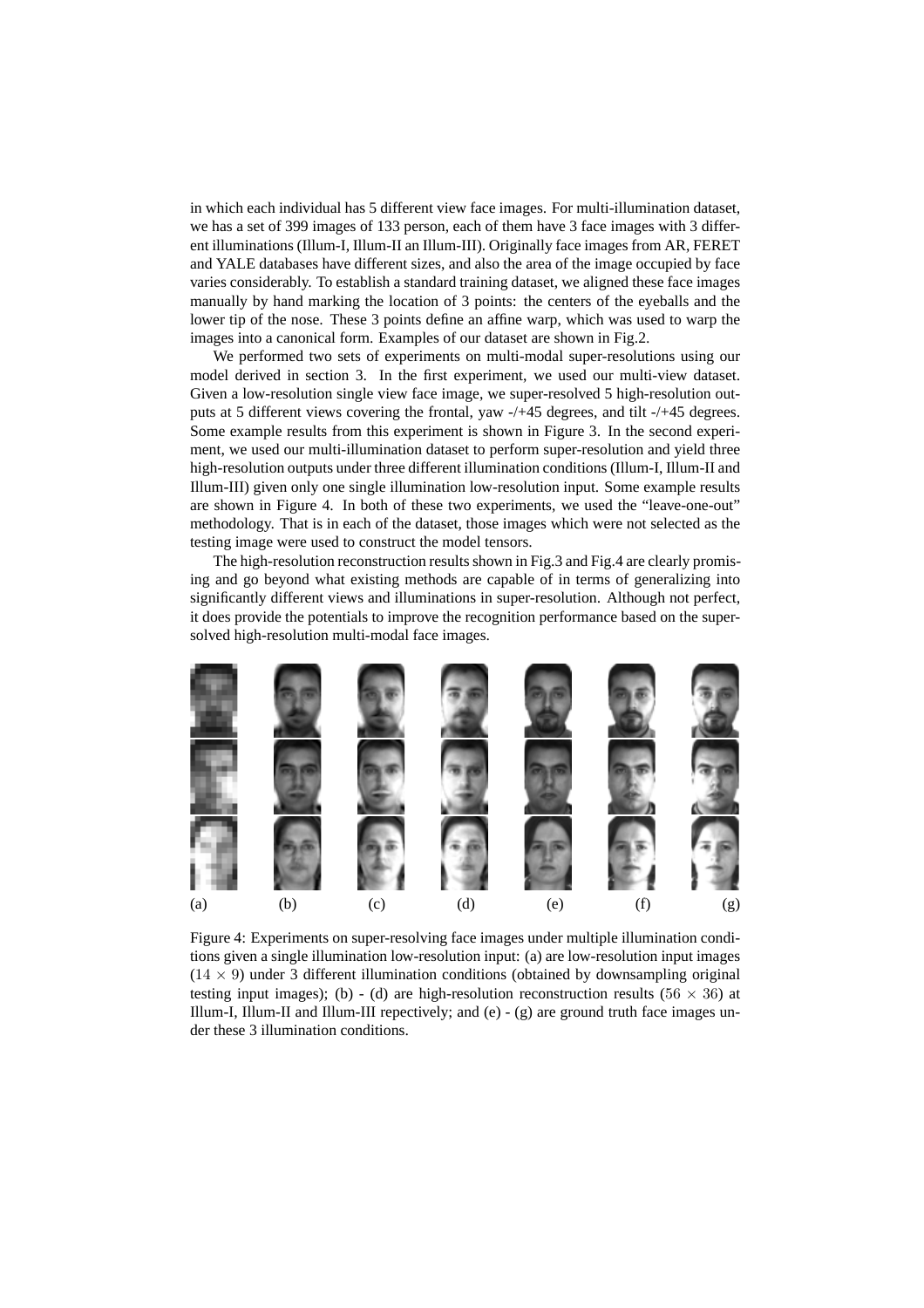# **5 Conclusion**

In summary, we present a multi-modal face image super-resolution system in tensor space. By introducing the tensor structure that models multiple factor interactions into a Bayesian framework, we can super-resolve the high-resolution tensor identity parameter vector, given a single modal low-resolution face image. Based on the super-resolved identity parameter vector, we can reconstruct the multiple high-resolution face images across different views and under changing illumination conditions. Experimental results verify our declaration.

We have not conducted the face recognition experiments yet. In the future work, based on the super-resolved identity parameter vector in high-resolution tensor space, we will directly perform face recognition across different views and under changing illumination conditions without the reconstructions of multi-modal face images.

## **References**

- [1] M. A. O. Vasilescu, D. Terzopoulos, "Multilinear analysis of image ensembles: TensorFaces", *Proc. 7th European Conference on Computer Vision*, 2002.
- [2] T.G.Kolda, "Orthogonal tensor decompositions", *SIAM Journal on Matrix Analysis and Applications*, Vol.23, pp. 243-255, 2001.
- [3] L.D.Lathauwer, B.D.Moor, and J.Vandewalle, "Multilinear Singular Value Tensor Decompositions", *SIAM Journal on Matrix Analysis and Applications*, Vol.21, No.4, pp.1253-1278, 2000.
- [4] M. Elad and A. Feuer, "Restoration of a single superresolution image from several blurred, noisy, and undersampled measured images", *IEEE Transactions on Image Processing*, vol. 6, no. 12, pp. 1646-1658, Dec. 1997.
- [5] M. Irani and S. Peleg, "Improving resolution by image registration", *CVGIP: Graphical Models and Image Proc.*, vol. 53, pp. 231-239, May 1991.
- [6] R. R. Schulz and R. L. Stevenson, "Extraction of high-resolution frames from video sequences", *IEEE Transactions on Image Processing*, vol. 5, pp. 996-1011, June 1996.
- [7] R. C. Hardie, K. J. Barnard, and E. E. Armstrong, "Joint MAP registration and high-resolution image estimation using a sequence of undersampled images", *IEEE Transactions on Image Processing.*, vol. 6, pp. 1621-1633, Dec. 1997.
- [8] S. Baker and T. Kanade, "Limits on super-resolution and how to break them", *Proc. of IEEE International Conference on Computer Vision and Pattern Recognition*,June 2000.
- [9] S. Baker and T. Kanade, "Hallucinnating Faces", *Proc. of IEEE Automatic Face and Gesture Recognition*, pp.83-90, March 2000
- [10] W. Freeman and E. Pasztor, "Learning low-level vision", *7th International Conference on Computer Vision*, pp. 1182-1189,1999.
- [11] D. P. Capel and A. Zisserman, "Super-resolution from multiple views using learnt image models", *Proc. of IEEE International Conference on Computer Vision and Pattern Recognition*, 2001.